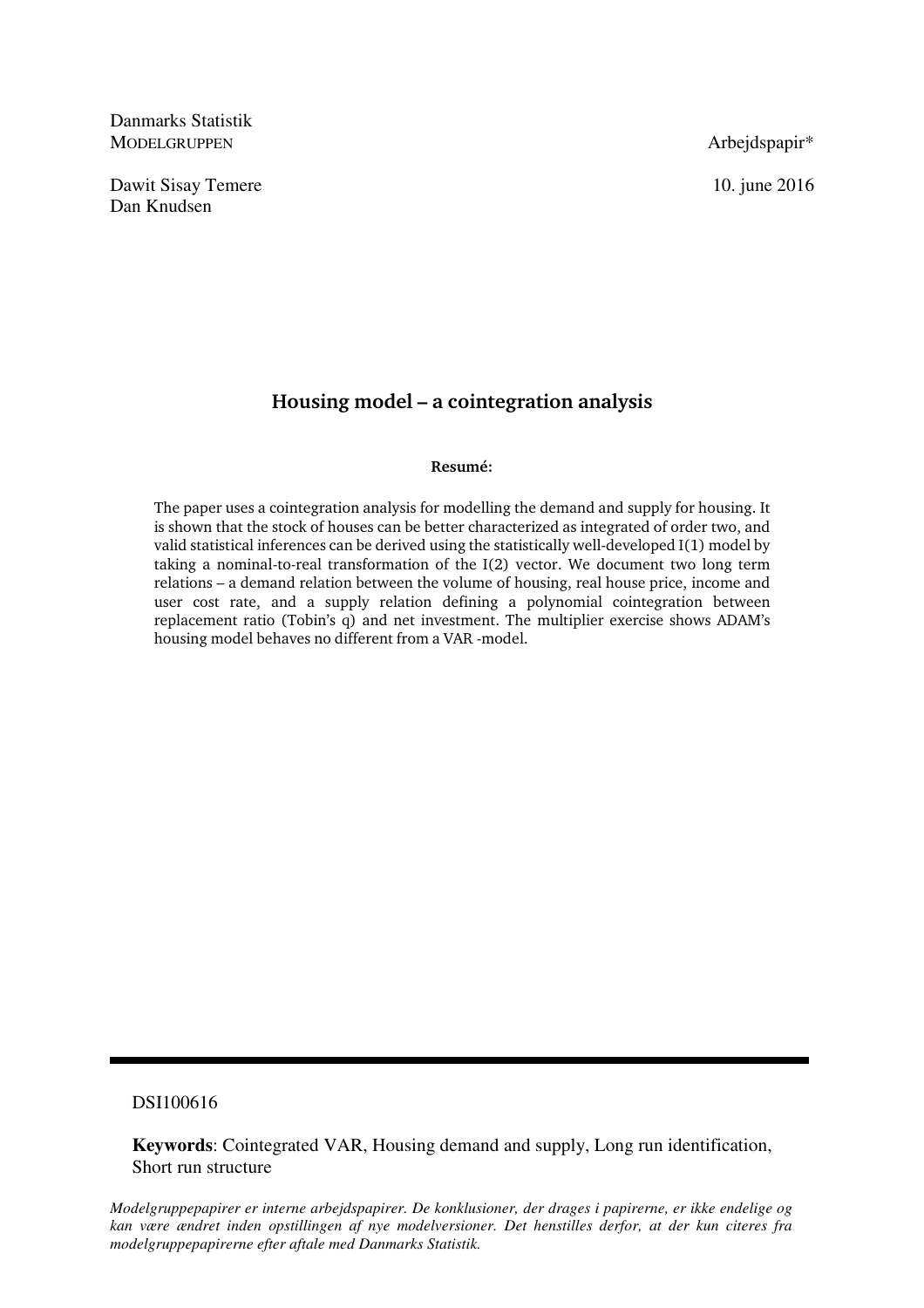The study of the housing market is always important for a number of reasons. First housing represents households biggest single purchase and constitutes the largest single item of consumer wealth. A rise, for example, in house price creates a positive wealth effect that leads to a significant boost to consumer spending. Second although residential investment constitutes a small share of domestic demand, it is highly volatile and can lead to a recession, cf. Leamer (2007).

Just like any good or service, the interaction of demand and supply determines the equilibrium quantity and price of houses. Nevertheless, the housing market is characterized by inefficiencies and adjusts slowly to market conditions. Disequilibrium in the housing market can originate from shifts in demand and/or supply conditions. Demand side shocks can be triggered by changes in demographics, income or the behaviour of monetary and fiscal authorities that alter the course of interest rates, marginal tax rates or inflation targets, Arestis and González (2013). Changes in construction costs and employment as a result of strikes or labour disputes can generate supply side shocks, Riddel (2004).

In this paper we model the demand and supply for houses in the Danish housing market using the cointegration technique of Johansen (1996). Previously a cointegration analysis of the Danish housing market has been carried out, among others, by Knudsen (1994) and Skaarup and Bødker (2010). The present paper builds on these studies and makes a methodological contribution. By using an information set that is consistent with the housing model of ADAM (Danmarks Statistik, 2013), we have found two cointegrating relations – a demand relation relating the volume of housing to house price, income and user cost rate and a supply relation that defines a polynomial cointegration between the replacement ratio (Tobin's q) and net investment. The demand relation shows that the house price responds more to user cost rates than to income or stock of houses, which points to the lack of efficiency in the housing market. The comparison of the VAR model and the housing model in ADAM uses a multiplier analysis and shows a great deal of similarity between the two. Because the estimated VAR model does not encompass endogenous relations for consumption or wage formation, among others, we cannot compare it to the overall ADAM. A VAR analysis of the housing model that interacts with macro metrics such as unemployment is the objective of a follow up paper to this one. The remaining part of the paper is organized as follow: section 2 provides a brief theory of demand and supply for housing, section 3 presents the dataset, section 4 provides a brief review of Johansen's methodology, section 5 presents the empirical analysis, and section 6 concludes.

## **2. Theory**

The economic framework is based on a simple demand and supply relation for the housing market. The theory of consumer behaviour indicates that the demand for a good or service should be a function of income and of the price of the good or service relative to the price of substitutes. Accordingly, we relate the volume of housing (dwelling stock) positively to household income and negatively to the user cost of dwellings relative to the price of substitutes:

$$
h_t = \theta c_t - \beta_1 (ph_t + UC_t - pc_t), \beta_1, \theta > 0
$$
\n<sup>(1)</sup>

Where  $h_t$  is dwelling stock,  $c_t$  is private consumption which is here used as a measure for income,  $ph_t$  is the cash price of houses,  $\mathit{pc}_t$  is the consumption deflator which is a proxy for the price of substitutes for housing, and  $\mathit{UC}_t$  is the user cost rate. The product  $\mathit{ph}_t\cdot \mathit{UC}_t$ translates house prices into an annual rate paid by the owner, cf. Danmarks Statistik (2013). The user cost rate is represented by the nominal bond yield after tax, a residential tax rate, an assumed depreciation rate of 1% and expected inflation. For expected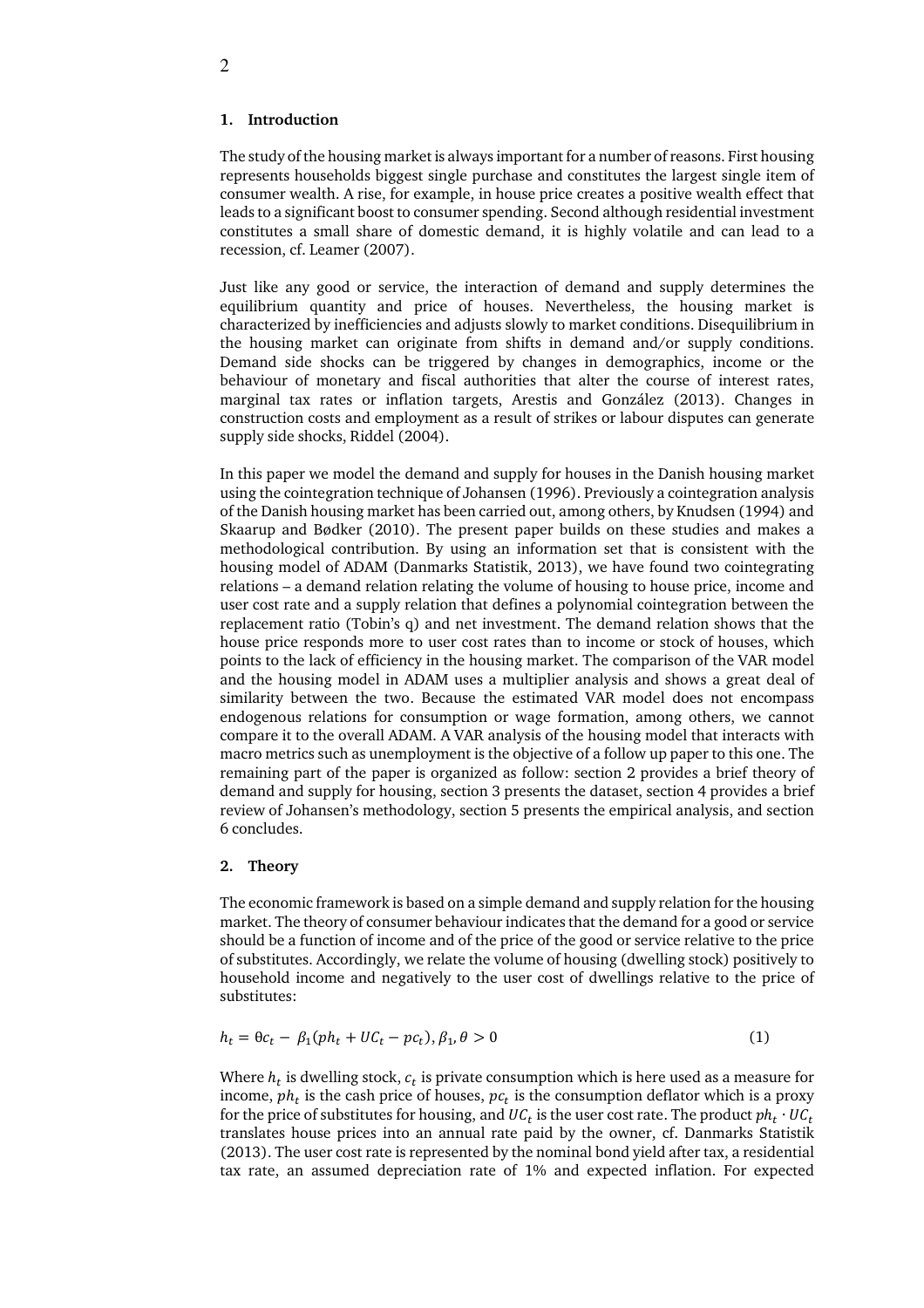inflation, we use the HP-filtered inflation rate, ∆ $\mathit{pc}_t$ , see also Knudsen (1994), Danmarks Nationalbank (2003) and Skaarup and Bødker (2010). Equation (1) determines the long term demand for volume of housing.

The supply side describes a stock adjustment equation, where residential net investment is positively related to the ratio between the price of existing houses and construction cost:

$$
\Delta h_t = \beta_2 (ph_t - pi_t), \beta_2 > 0 \tag{2}
$$

Equation (2) corresponds to the classical Tobin's q model, Tobin (1969). When house prices are higher than construction cost (here investment prices  $pi_t$ ), it pays off to build new houses and residential investment increases. Equation (1) and (2) are candidates for long run cointegrating relations.

## **3. The data and time series interpretations**

The theoretical model suggests the information set  $Y_t = (h_t, c_t, ph_t, pi_t, pc_t, UC_t)$ '. Figure 1(A-F) shows the data and important linear combinations. The data are seasonally adjusted and covers the period 1975q1 to 2013q4, lower case letters indicate log transformed values with average  $2010 = 0$ .<sup>1</sup> Panel (A) shows the stock of houses and private consumption, there is an indication of a long-term co-movement between the two. (B) shows the three prices in (1) and (2). Investment prices and consumption deflator tend to move together over time. This is not surprising as consumption prices reflect the overall price movements in the economy. A similar co-movement between house prices and consumption deflator is not obvious from (B). The user cost rate and a measure for inflation are shown in (C) and (D), respectively. The 1987 tax reform that reduced the tax rate applied to interest payments is visible in the user cost rate. It seems also reflected in house prices. House prices showed no growth from the mid-1980s to the early 1990s. In the empirical section we account for this effect by including a level shift dummy. The negotiation for the tax reform in fact started in 1985, in the empirical analysis below we found evidence of a level shift in *1986q1*. (E) shows the relationship between the ratio of housing stock to consumption (with assumed  $\theta = 1$ ) and real house prices. The correlation between the two ratios is very clear, except for a few breaks, for example in the beginning and end of the 1990s. Finally, (F) shows the supply relation (2), as described above, the higher the house prices relative to construction costs the higher will be net investment.

Whether we should model the nominal vector  $Y_t$  as integrated of order one,  $I(1)$ , or order two, I(2), is not straightforward from the outset. For example, the first difference of the housing stock Δ $h_t$  displays persistent movements over the whole sample periods, *i.e*. Δ $h_t$ can better be characterized as I(1) process. If we assume  $h_t$  is I(1), the coefficient  $\beta_2$ cannot be identified in equation (2), unless the replacement ratio  $ph_t/pi_t$  is I(0), which is not the case judging from figure 1(F). Similarly, the nominal prices exhibit persistent movements and hence can better be approximated as I(2) process, cf. Juselius (2006).

-

<sup>1</sup> The data is obtained from the national bank's quarterly model MONA, cf. Danmarks Nationalbank (2003).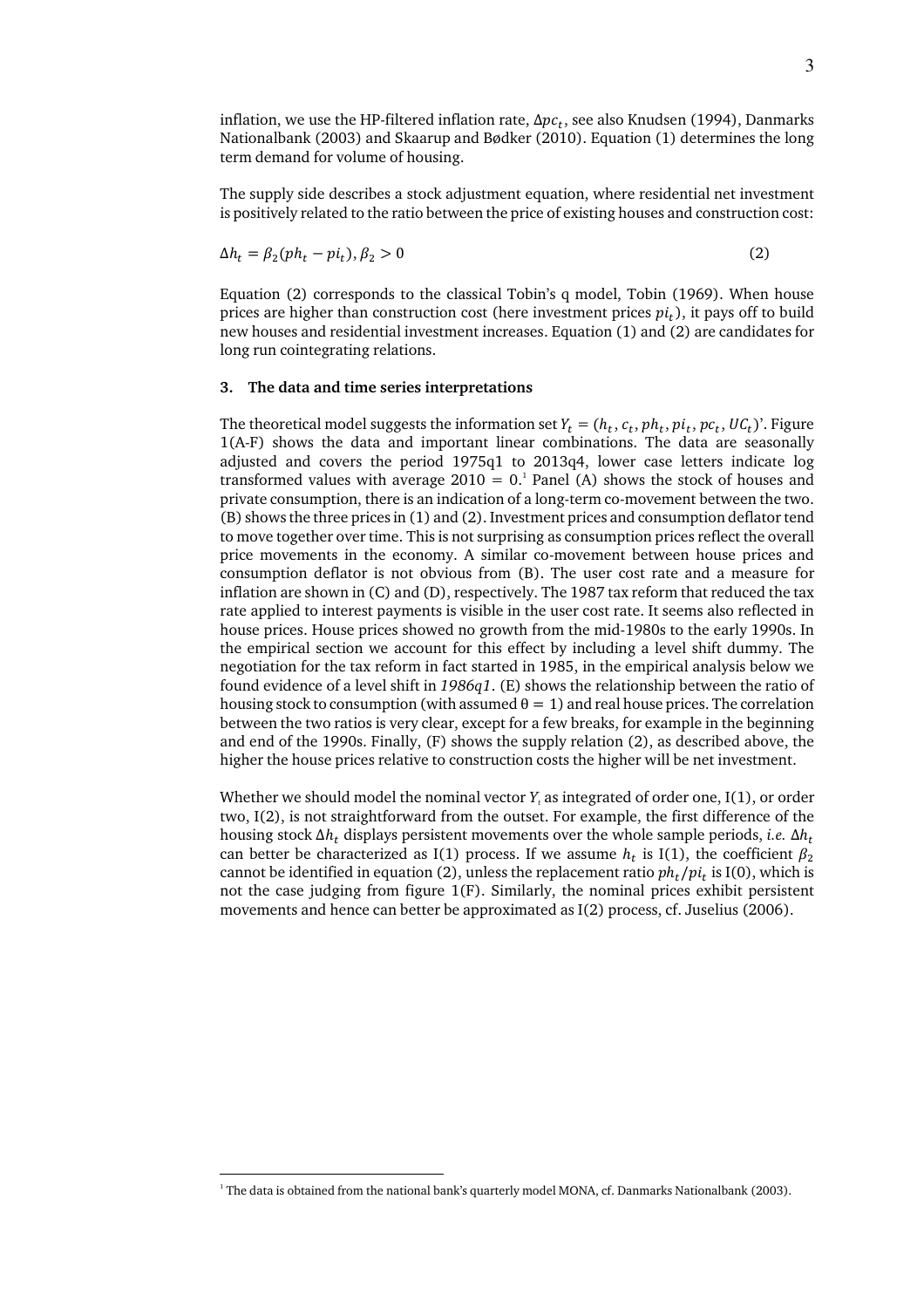

 $\overline{a}$ 



**Figure 1. Data and linear combinations, lower case letters indicate logs, average 2010=0** 

Although the I(2) model can be a better choice for modelling *Y<sup>t</sup>* , it is statistically involved and complicated, instead we consider the I(1) model that can be obtained by transforming the nominal vector into a real vector. Following Danmarks Nationalbank (2003) and Danmarks Statistik (2013), we transform the nominal vector  $Y_t$  to a real vector  $X_t$  =  $[(h-c)_t, \Delta h_t, (ph-pc)_t, (pi-pc)_t, \Delta pc_t, UC_t]$ . Both the nominal and real vectors are of dimension  $6x1$ . The working hypothesis is that there are two I(2) trends in the nominal data – one driving the stock of houses and consumption and the other driving the price variables. By taking ratios we cancel both I(2) trends, and to avoid loss of information we also include the first differences of the stock of houses and the consumption deflator. The transformation can be tested by estimating an I(2) model for *Y<sup>t</sup>* and testing for long run homogeneity.<sup>2</sup> The following section provides a brief review of the I(1) model to be used for modelling  $X_t$  in the subsequent empirical section.

<sup>2</sup> The I(2) model with two or more I(2) trends is statistically involved and it's difficult to uncover stationary long run relations. Instead we have tried estimating two I(2) models by splitting the nominal information set into two parts - one for the demand relation  $Y_i = (h_t, c_t, ph_t, UC_t)$  and another consisting of nominal prices  $Y_{2t} = (ph_t,$  $pi_t$ ,  $pc_t$ )'. There is evidence of long run homogeneity between the stock of houses and consumption in  $Y_t$ , and price homogeneity in *Y2t.* Note the cointegration relation is invariant to changes in the information set (Juselius, 2006). If the homogeneity holds in the smaller information set, we also expect it to hold in the larger information set.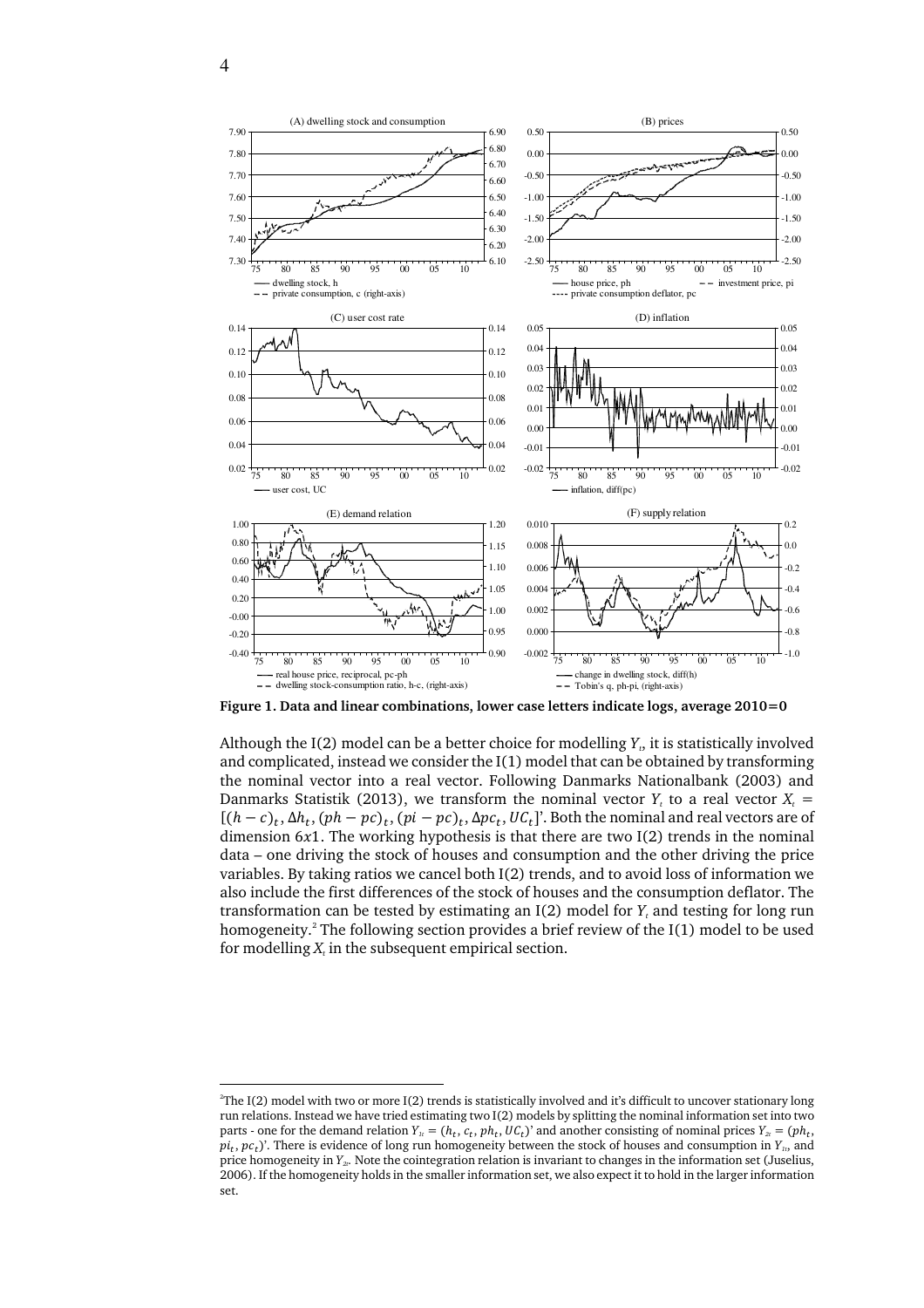#### **4. The econometric approach**

The empirical analysis is based on a VAR(k) model for the p-dimensional vector *X<sup>t</sup>* , which can be re-parametrized in changes and levels as:

$$
\Delta X_t = \Pi X_{t-1} + \sum_{i=1}^{k-1} \Gamma_i \Delta X_{t-i} + \mu_0 + \mu_1 t + \varphi D_t + \varepsilon_t \tag{3}
$$

Where  $\varepsilon_t \sim \text{iid}(0, \Omega)$ ,  $t = 1, ..., T$  and  $\Omega$  is the covariance matrix of  $\varepsilon_t$ ,  $X_t = [(h - c)_t, \Delta h_t]$ ,  $(ph - pc)_t$ ,  $(pi - pc)_t$ ,  $UC_t$ ]', and the initial values  $X_{k+1},..., X_{o}$  are considered fixed. Note that we have dropped the inflation variable from the real information set, partly to simplify the empirical analysis and partly because it is included in the user cost rate in the form of expected inflation. The *k* matrices of autoregressive coefficients  $(\Pi, \Gamma_1, \Gamma_1, ..., \Gamma_{k-1})$  are each of dimension  $pxp$ ,  $\mu_{0}^{}$  and  $\mu_{1}$  are a vector of constants and linear drift terms. Finally,  $D_t$  is a vector of dummy variables (step dummy, permanent impulse dummy, and transitory impulse dummy) and  $\varphi$  is the corresponding vector of coefficients, and all parameters are unrestricted, see Johansen (1996) and Juselius (2006).

The cointegrated I(1) model,  $H_r$ , is formulated as a reduced rank restriction on  $\Pi$  as  $\Pi$  =  $\alpha\beta'$  where  $\alpha$  and  $\beta$  are  $pxr$  of rank  $r < p$ , and  $\Gamma$  is unrestricted. A correct specification of the deterministic components is important in the VAR model, and it has to be restricted in certain way to avoid undesirable consequences. In the I(1) model, unrestricted constant cumulates to a linear trend and unrestricted trend cumulates to a quadratic trend. We need to restrict the deterministic components appropriately to avoid higher order trends as it is not important for our analysis. In the empirical analysis, we restrict the trend in order to allow linear trends in all components of the model, including the cointegration relation, and exclude higher order trends. The specification of the dummy variables is also equally important. Unrestricted permanent blip dummy in  $\Delta X_t$  cumulates to a level shift in *X<sup>t</sup>* . The effect of including a step dummy is similar to including unrestricted constant, it has to be restricted in a way that allows level shifts in all directions of the model including the cointegration relations. It is not always clear from the outset whether the level shift and linear trends cancel in the cointegration relation, alternatively the long run exclusion can be tested. Finally, unrestricted transitory blip dummies cumulate to a blip in  $X_t$  with no serious consequences and can be ignored, cf. Juselius (2006) for further discussion.

The model (3) with a reduced rank restriction on  $\Pi$  and a level shift and trend restricted to the cointegration space can be written as:

$$
\Delta X_t = \alpha \tilde{\beta}' \tilde{X}_{t-1} + \sum_{i=1}^{k-1} \Gamma_i \Delta X_{t-i} + \varphi_s \Delta D_{s,t} + \sum_{i=1}^{k-1} \varphi_{s,i} \Delta D_{s,t-i}
$$

$$
+ \varphi_p \Delta D_{p,t} + \varphi_{tr} \Delta D_{tr,t} + \mu_0 + \varepsilon_t
$$
(4)

Where  $D_{s,t}$  is 0 for 1975q1 to 1985q4 and 1 for 1986q1 to 2013q4,  $\tilde{X}_{t-1} = (X'_{t-1}, D_{s,t-1}, t)$ ,  $\tilde{\beta}' = (\beta', \gamma'_0, \beta'_0), D_{p,t}$  is a permanent blip dummy of the form (0,0,1,0,0) and  $D_{tr,t}$  is a transitory blip dummy of the form (0,0,1,-1,0,0) to be specified in the empirical analysis.

#### **5. Empirical result**

The first step in the empirical analysis is to get a well specified model with appropriate lag length. This requires appropriate specification of deterministic terms and inclusion of dummies for outliers and breaks in the data. We have identified and included a level shift dummy *D86q1* corresponding to the tax reform and transitory and permanent blip dummies for outliers. The Schwarz and Hannan-Quinn information criteria points to a lag length of  $k = 1$ . There is a significant residual correlation at a lag length of one, but not at a lag length of two. Based on a likelihood ratio test, we can restrict *k=4* to *k=3 and k=2*,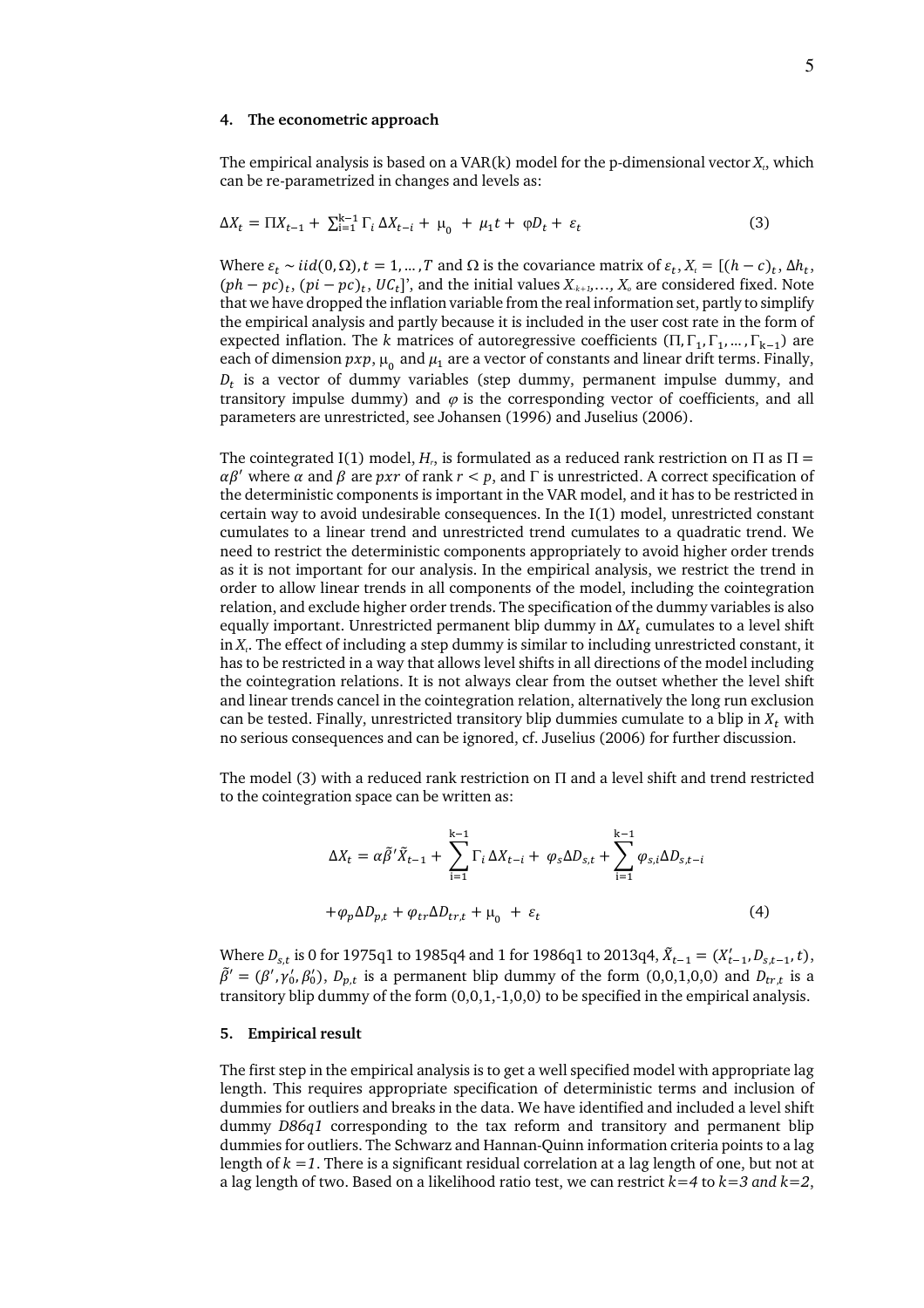and  $k=3$  to  $k=2$ , see table A1 in the appendix. We have also estimated an unrestricted VAR(4) model in level and tested for the significance of the additional regressors at *Xt-3* and  $X_{t-4}$ , they are significantly rejected. In practice a well specified model seldom needs a lag length above two, cf. Juselius (2006). Multivariate normality is rejected for a lag length of two. Increasing the number of dummies for outlying residuals does not seem to improve the multivariate normality test, see table A2 in the appendix. However, the estimates of the VAR models are generally robust to deviations from normality (Juselius, 2006). Continuously plugging in dummies is also expensive in terms of the degrees of freedom. In the following we continue with a VAR(2) model and include dummies only for very significant outlying residuals.

#### **Rank determination**

The cointegration rank divides the *p* dimensional vector into *r* relations toward which the process is adjusting and *p-r* stochastic trends which are pushing the system. The Likelihood-Ratio test for cointegration rank, often called the trace test, relies on the trace statistic of Johansen (1996). Table A3 reports the trace test and the estimated eigenvalues.

The trace test is based on the null hypothesis of  $p-r$  unit roots. The null of  $p-r = 5$  and  $p-r$ = 4 is rejected based on both the standard and Bartlett corrected trace test statistics. The null of *p-r* = 3 cannot be rejected based on the Bartlett corrected test statistics, but it is rejected by the standard trace test. Hence, we have two choices – a rank of 2 based on the Bartlett corrected statistics and a rank of 3 based on the standard test statistics. The rank choice will influence all subsequent analysis and thus has to be determined with all the available information.

Based on the eigenvalue roots of the model a rank of 1 and to a lesser degree a rank of 2 can be tolerated. Table A4 reports the unrestricted eigenvalues of the companion matrix for each choice of rank. For a rank of zero, we can see three of the eigenvalues are close to the complex unit circle, which suggests a rank of 2. Restricting the largest eigenvalue to 1 introduces one more large eigenvalue, this is a sign of I(2)ness that remains in one or more of the variables after the nominal-to-real transformation, cf. Juselius (2006). Based on the theoretical candidates for long run relations and the statistical analysis, a rank of two is maintained in the following.

## **Identification of the long run structure**

Guided by the theoretical discussion in section 2, we now continue to identify the two cointegrating relations. The long run structure is identified by imposing restrictions on each of the cointegrating relations. As a starting point we estimated the unrestricted cointegrated relation and normalize on  $(ph-pc)_t$  for the first relation and on  $\Delta h_t$  for the second relation. We then imposed restrictions on the first and second long run relations consistent with the demand relation (1) and the supply relation (2), respectively. In addition we also imposed restrictions on the adjustment matrices  $\alpha_1$  and  $\alpha_2$ . We impose restriction on the adjustment coefficients guided by the t-values on one hand and the theoretical framework on the other hand. For example, the user cost rate consists of interest rates, taxes and expected inflation, although it is certain that the user cost will affect households demand for housing, the vice versa is not straight forward. Interest rates in Denmark are exogenously determined from abroad, because of the fixed exchange rate policy Denmark follows vis-à-vis the Euro. The overall structure is over identified, and it cannot be rejected with a p-value of 0.13. The test of zero restrictions on the adjustment coefficients alone cannot be rejected with a p-value of 0.08. Table 1 reports the identified long run structure.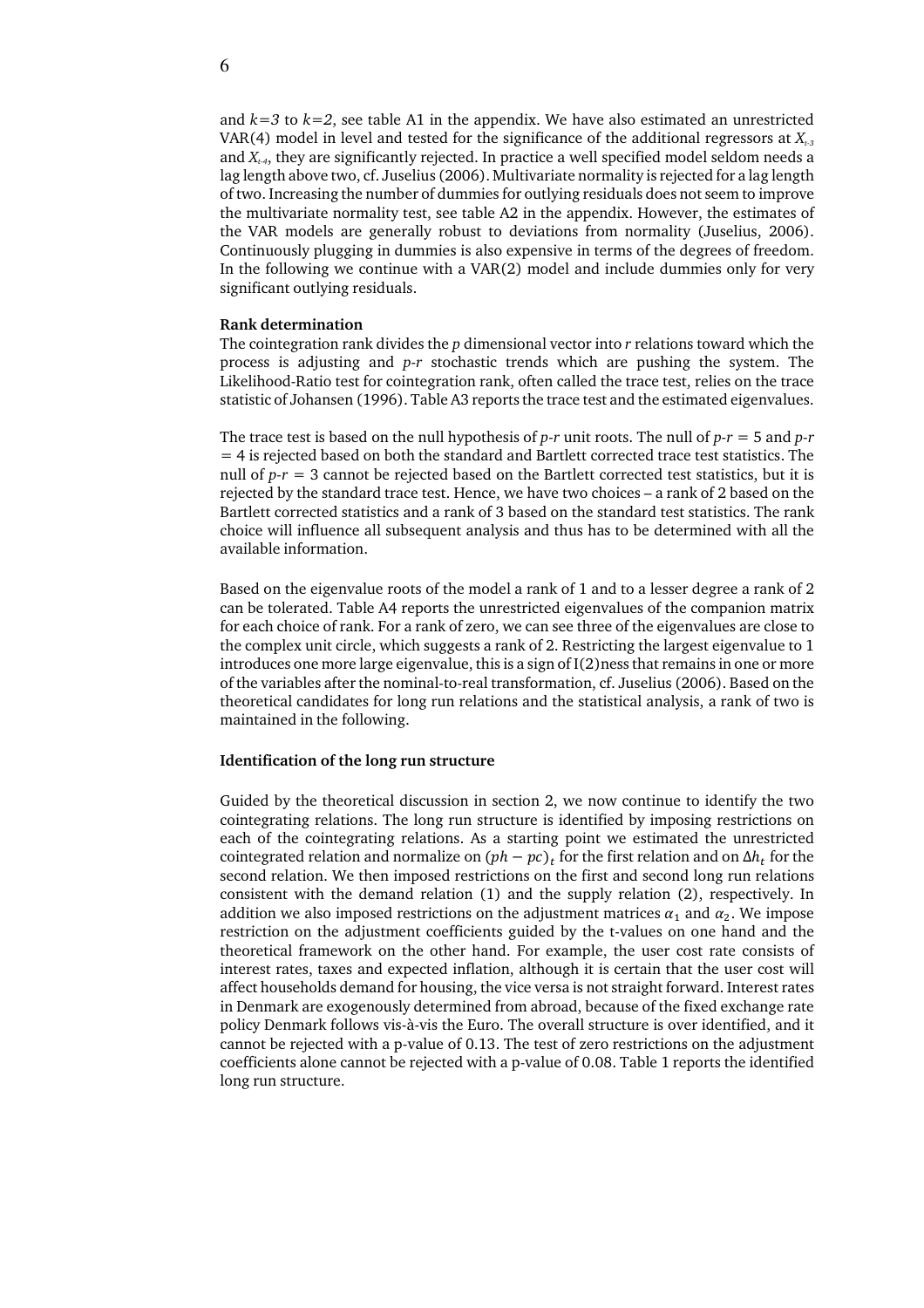|            | $(h-c)_t$    | $(ph\text{-}pc)_t$ | $\varDelta h_t$ | $(pi$ -pc $)$ <sub>t</sub>                                                                                          | $\mathit{UC}_t$  | t            | <i>D86q1s</i> |
|------------|--------------|--------------------|-----------------|---------------------------------------------------------------------------------------------------------------------|------------------|--------------|---------------|
| $\beta_1$  | 2.389        | 1                  | 0               | $\mathbf{0}$                                                                                                        | 12.285           | $\mathbf{0}$ | 0.547         |
|            | (3.689)      |                    |                 |                                                                                                                     | (6.463)          |              | (5.545)       |
| $\beta_2$  | $\mathbf{0}$ | $-0.007$           | 1               | 0.007                                                                                                               | $\mathbf 0$      | .0003        | 0             |
|            |              |                    |                 | (8.526)                                                                                                             |                  | (6.461)      |               |
|            |              |                    |                 |                                                                                                                     |                  |              |               |
| $\alpha_1$ | $\mathbf{0}$ | $-0.047$           | $-0.001$        | $\mathbf{0}$                                                                                                        | $\boldsymbol{0}$ |              |               |
|            |              | $(-6.149)$         | $(-2.951)$      |                                                                                                                     |                  |              |               |
| $\alpha_2$ | $\mathbf{0}$ | 6.553              | $-0.118$        | $\mathbf{0}$                                                                                                        | $\boldsymbol{0}$ |              |               |
|            |              | (5.914)            | $(-4.073)$      |                                                                                                                     |                  |              |               |
|            |              |                    |                 | LR test of restriction: $\chi^2(11) = 16.287$ [0.1308], t-values are given in parenthesis. Transitory and permanent |                  |              |               |

**Table 1. The long run structure** 

blip dummies are included.

The long term demand and supply relations can be written, respectively, as:

$$
\frac{ph_t}{pc_t} = -2.39(h_t - c_t) - 12.29UC_t - 0.55D86q1_{s,t}
$$
\n(5)

$$
\Delta h_t = 0.007 (ph_t - pi_t) - 0.0003t \tag{6}
$$

Equation (5) is the inverse demand function to (1) with an elastic of 2.39 with respect to the stock of houses consumption ratio. It follows that the demand price elasticity is estimated at  $0.42$  (=1/2.39), which is the same as the estimate in Knudsen (1994), and slightly above the estimate in ADAM (Danmarks Statistik, 2013). The estimates in Skaarup and Bødker (2010) and MONA (Danmarks Nationalbank) are relatively high. The semielasticity of user cost with respect to house prices is estimated to be 12.29, which implies that a 1 percentage point increase/decrease in user cost following an increase/decrease in the after tax interest rate, or property tax or expected inflation, results in a 12 percent decrease/increase in real house prices. The estimated coefficient to D86q1s suggests that the tax reform of the mid-eighties implied a 55% per cent reduction in the long term real house prices. That might be an exaggeration but the depressed developments in house prices are obvious in figure 1B right after the tax reform.

The supply relation (6) is a polynomial cointegration relation and represents the estimated Tobin's q relation, where the replacement ratio is made stationary by the adjustment in the stock of houses with a coefficient of 0.007. The estimated coefficient represents the short-term supply elasticity, the long-term supply elasticity is infinite, corresponding to a horizontal supply curve at the construction cost level, cf. Danmarks Nationalbank (2003).

#### **The short run structure**

The identification of the short run structure is facilitated by keeping the identified longterm structure fixed and treating  $\tilde{\beta}' \tilde{X}_{t-1}$  as predetermined stationary regressors as  $\Delta X_{t-1}$ . We first estimated a multivariate dynamic equilibrium error correction model, which is achieved by pre-multiplying the reduced form with a  $pxp$  matrix  $A_0 = I$ . The system is estimated with full information maximum likelihood, which is exactly identified by the *p* − 1 zero restrictions on each row of  $A_0$ . Further zero restrictions are over identifying. The parsimonious system reported in table 2 is achieved by imposing over identifying restrictions. Economic theory is not precise about the short run structure, we relied on simplification and empirical evidence when imposing over identifying restrictions. The parsimonious system cannot be rejected with a likelihood ratio test for 61 over identifying restrictions with a p-value of 0.43. The reader is invited for equation-by-equation scrutiny of the estimated coefficients.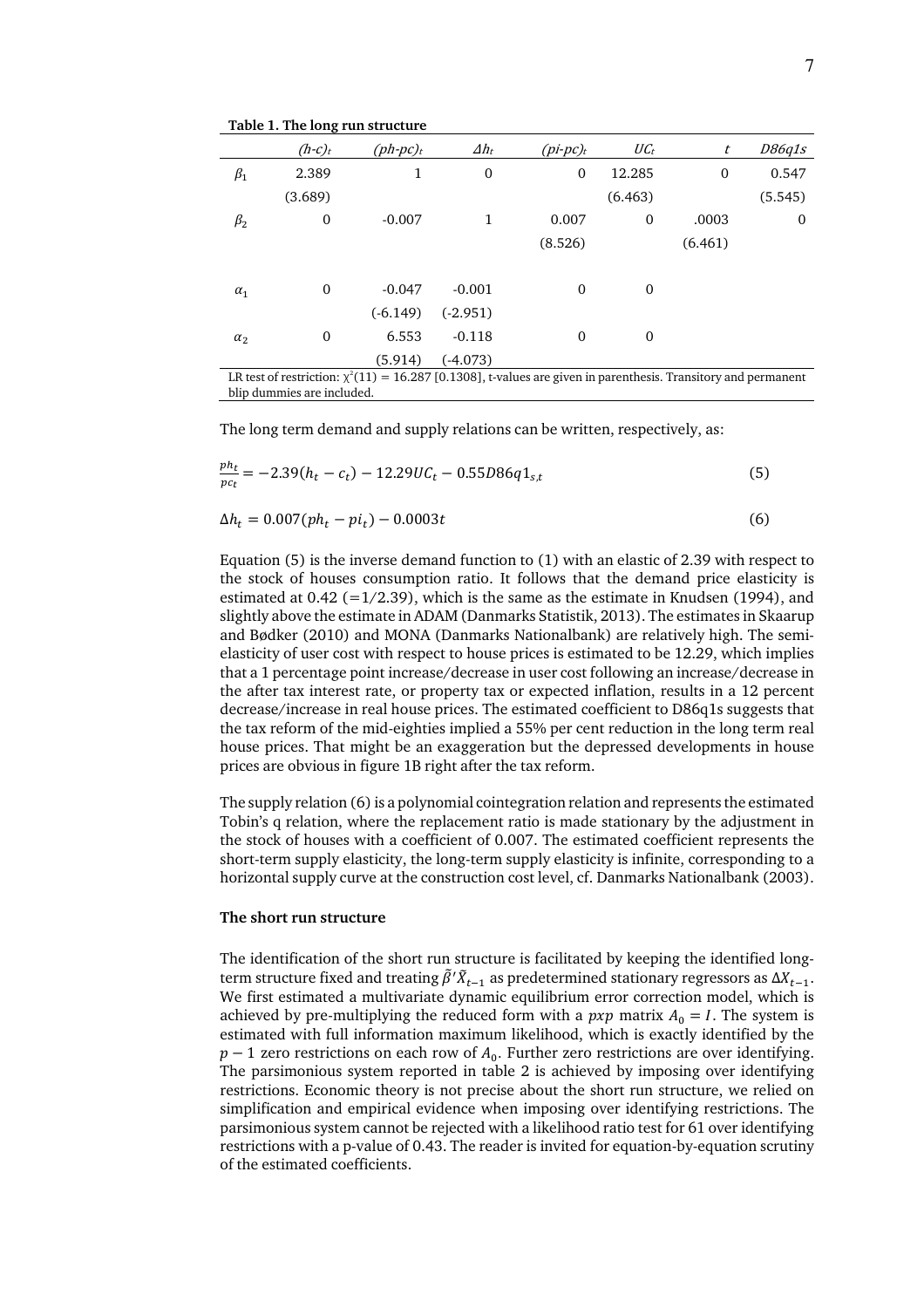|                                            | $\Delta(h-c)t$ | $\Delta(ph\text{-}pc)$ t | $\Delta^2 h_t$ | $\Delta(p$ <i>i</i> -pc $)$ <sub>t</sub> | $\Delta U C_t$ |
|--------------------------------------------|----------------|--------------------------|----------------|------------------------------------------|----------------|
| $\Delta(h-c)_{t-1}$                        | $-0.246$       |                          | 0.005          | 0.231                                    |                |
|                                            | $(-3.56)$      |                          | (1.91)         | (2.26)                                   |                |
| $\Delta(ph\text{-}pc)$ t-1                 | $-0.170$       | 0.372                    | 0.005          | 0.189                                    |                |
|                                            | $(-4.07)$      | (6.04)                   | (3.34)         | (3.01)                                   |                |
| $\Delta^2 h_{t-1}$                         | $-4.121$       |                          |                |                                          |                |
|                                            | $(-2.09)$      |                          |                |                                          |                |
| $\Delta(p$ <i>i</i> -pc $)$ <sub>t-1</sub> |                |                          |                | $-0.149$                                 |                |
|                                            |                |                          |                | $(-2.56)$                                |                |
| $\Delta U C_{t-1}$                         |                | $-1.001$                 |                |                                          | 0.319          |
|                                            |                | $(-2.19)$                |                |                                          | (4.43)         |
| $ECMI_{t-1}$                               |                | $-0.046$                 | $-0.001$       |                                          |                |
|                                            |                | $(-6.52)$                | $(-3.94)$      |                                          |                |
| $ECM2_{t-1}$                               |                | 6.256                    | $-0.100$       |                                          |                |
|                                            |                | (5.57)                   | $(-3.85)$      |                                          |                |
|                                            | $-0.001$       | 0.110                    | 0.003          | 0.001                                    | 0.0003         |
|                                            | $(-0.667)$     | (4.62)                   | (5.38)         | (0.607)                                  | $(-1.24)$      |

**Table 2. Parsimonious multivariate equilibrium correction model**

The column heading is the dependent variable in each equation and the row headings are the predetermined regressors, t-values are given in parenthesis. ECM1 and ECM2are the identified long run demand and supply relations:

 $ECM1_t = \frac{ph_t}{m_t}$  $\frac{ph_t}{pc_t}$  + 2.39 $\left(\frac{h_t}{c_t}\right)$  + 12.29U $C_t$  + 0.55D86q1<sub>t</sub>

ECM2<sub>t</sub> =  $\Delta h_t = 0.007 \left( \frac{ph_t}{pi_t} \right) - 0.0003t$ Dummies are not reported.

LR test of restriction:  $\chi^2$  (61) = 62.33 [0.4287].

# **Multiplier Analysis**

In the following we set up a small model consisting of the estimated relations in table 2 and carry out a multiplier experiment, which is one way of illustrating the properties of the parsimonious multivariate error correction model. We compare the multiplier results with a similar experiment using ADAM's housing model.

Because of the nominal-to-real transformation, a variable can appear more than once as part of a given dependent variable. For example, both equation 1 and 3 can be normalized on  $h_t$ , and hence cannot be identified. Alternatively, equation 1 can be normalized on  $c_t$ defining an equation for consumption. A classical equation for consumption includes, among others, income and wealth as the main explanatory variables, hence attributing equation 1 to consumption can be misleading. Alternatively, one can estimate a smaller system of VAR equations conditioning on consumption, i.e. by a priori fixing consumption to be weakly exogenous to the full information set. Provided the exogeneity assumption is not rejected, valid statistical inference about the VAR model based on the full information set can be made using the smaller VAR conditioning on consumption. Here, we settle with the system of VAR equations from table 2 and to facilitate comparison with ADAM's housing model we set up our VAR model excluding equation 1 from table 2. A multiplier experiment using all five equations in table 2 is presented in the appendix.

The multiplier experiment in ADAM is calculated using October-2015 model version, shocks are calculated from 2016 onwards using a standard projection as a baseline. Whereas in our simple VAR model, shocks are calculated using the residuals of the estimated equations in the historical periods and to facilitate comparison the quarterly frequency is collapsed to annual figures. Below we consider two examples, a demand side and a supply side shock.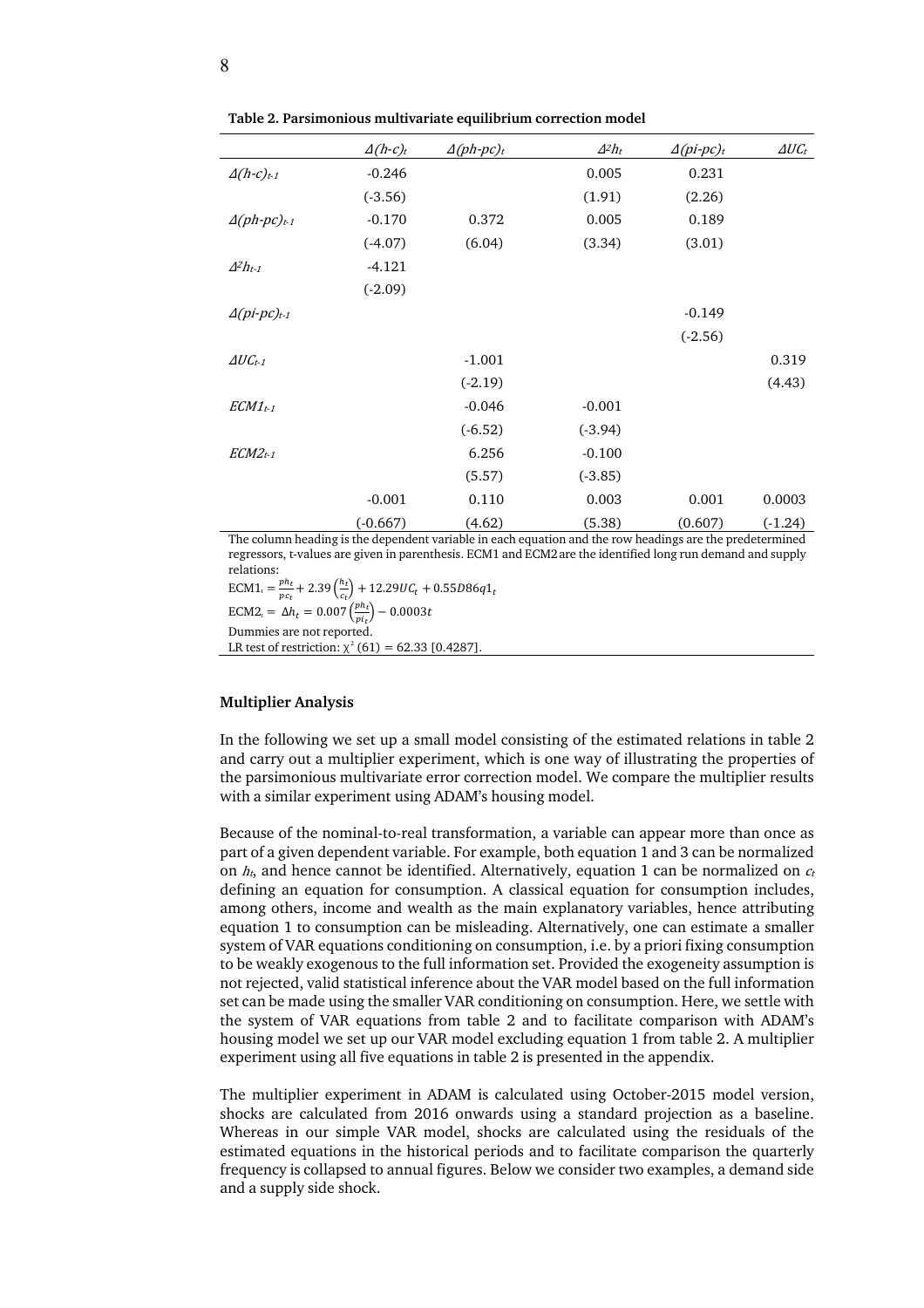Figure 2 shows the effect of a permanent 1 percentage point increase in the user cost rate that could be due to changes in the tax rate, interest rate or expected inflation. The quantity of housing demanded decreases for each price level, i.e. the demand curve for housing shifts leftward, and house prices decline consequently. In the following years, price changes guide the market into a new equilibrium through the contraction in supply of houses, which in turn exerts upward pressure on house prices. The adjustment in net investment continues as long as house prices are different from construction costs. The market is characterized by sustained periods of disequilibrium. In the long term house prices are unchanged and stock of houses decline permanently. The long-term impact on houses prices is the same in the two models, but the short and medium term reactions are somehow different. The immediate impact on house price is larger in ADAM, and the effect peaks relatively quick and starts to change course before that of the VAR model, which reflects the difference in the estimated parameters, see also Danmarks Statistik (2013).



**Figure 2. The effect of a permanent 1 percentage point increase in user cost rate** 

Figure 3 presents the effect of a supply side disturbance on the housing market. In the experiment, construction cost is permanently increased by 1 percent, the result is a permanent fall in housing investment and a permanent rise in house prices. The short term dynamics in our VAR model shows some peculiar movements, for instance there is a small positive effect on net investment initially, as it is very small we do not attach much significance to it. The long-term impacts are comparable in the two models.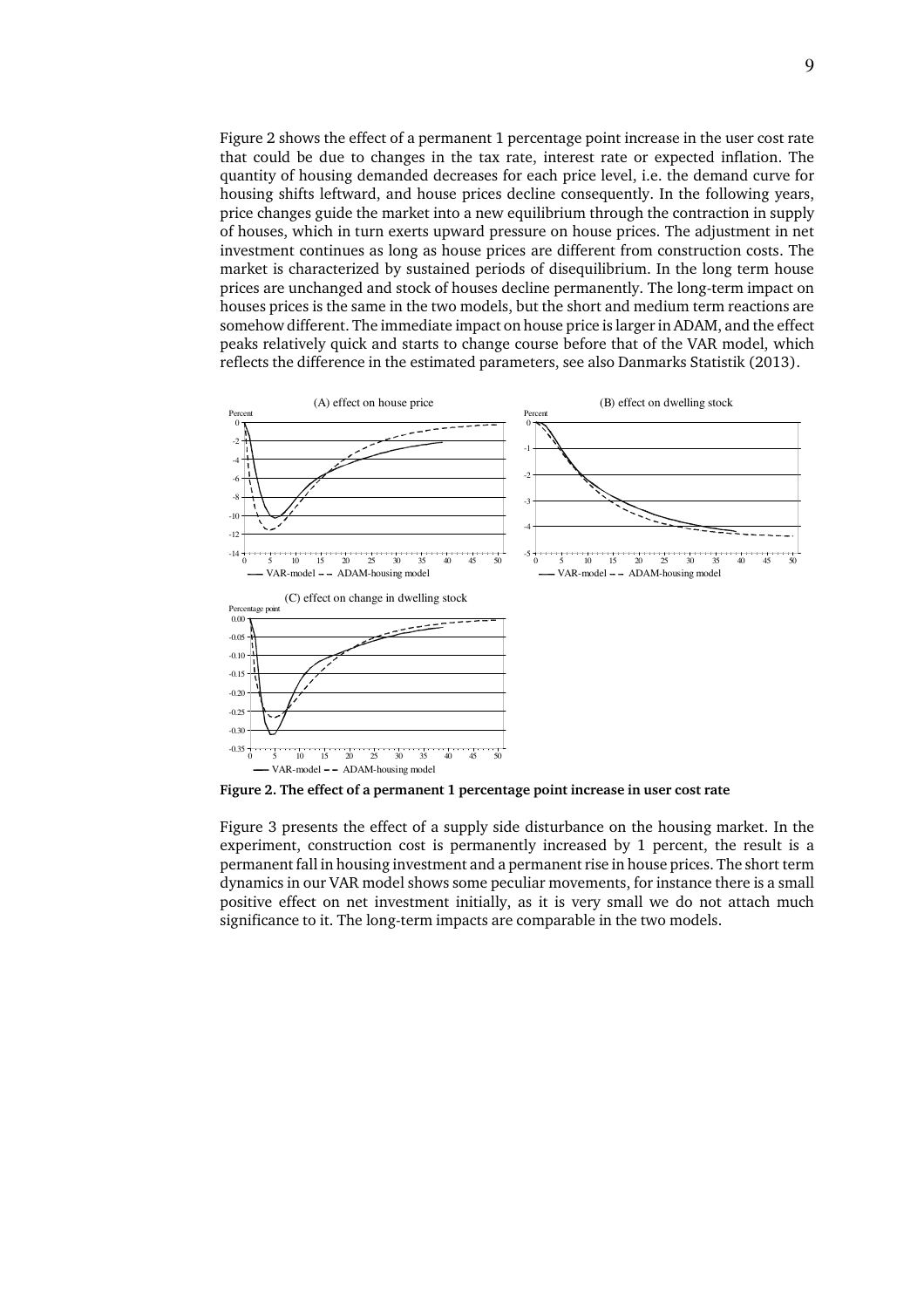

**Figure 3. The effect of a permanent 1 percent increase in construction cost** 

## **6. Conclusion**

The paper applied the cointegration technique of Johansen to the Danish housing market. We have found two cointegrating relations – a demand relation between dwelling stock, house price, income and user cost rate and a supply relation between replacement ratio and net investment. The long and short term parameters are estimated more precisely, supporting the corresponding estimates in ADAM. The multiplier exercise shows similarity between our VAR model and ADAM's housing model and demonstrates the slow adjustment of the housing market to disequilibrium.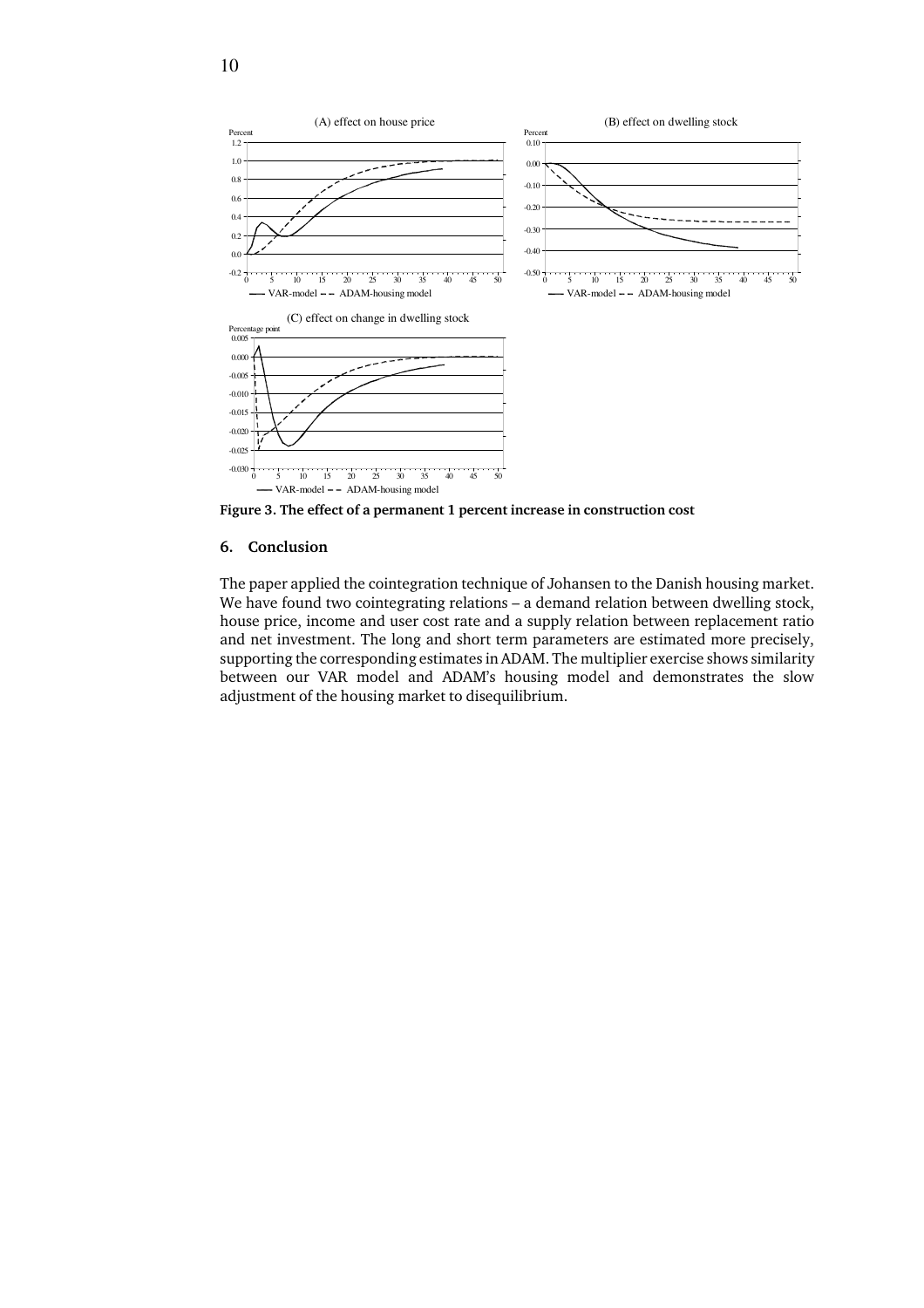## **References**

Arestis and González (2013). Modelling the Housing Market in OECD Countries, Levy Economics Institute, Working Paper No. 764.

Riddel M. (2004). Housing-Market Disequilibrium: an examination of housing-market price and stock dynamics 1967–1998, Journal of Housing Economics 13 (2004) 120– 135.

Danmarks Nationalbank (2003). MONA: A Quarterly Model of the Danish Economy, Danmarks Nationalbank.

Danmarks Statistik (2013). ADAM: A Model of the Danish Economy, Danmarks Statistik.

Johansen, S. (1995). ' A Statistical Analysis of Cointegration for I(2) Variables', Econometric Theory, Vol. 11,pp. 25-59.

Johansen, S. (1996). Likelihood-based Inference in Cointegrated Vector Autoregressive Models, 2<sup>nd</sup> edition, Oxford University Press.

Juselius, K. (2006). The Cointegrated VAR Model, Methodology and Applications, Oxford University Press.

Knudsen, D. (1994). Residential Investments and House Prices in Denmark, Economic Modelling 11 (2).

Leamer E., Edward (2007). Housing is the Business Cycle, National Bureau of Economic Research, working paper 13428.

Tobin, J. (1969). A general Equilibrium Approach to Monetary Theory, Journal of Money, Credit and Banking, Vol 1, No. 1, pp. 15-29.

Skaarup, M. and S. Bødker (2010). House Prices in Denmark: are they far from equilibrium? Finansministeriet, working paper no 21/2010.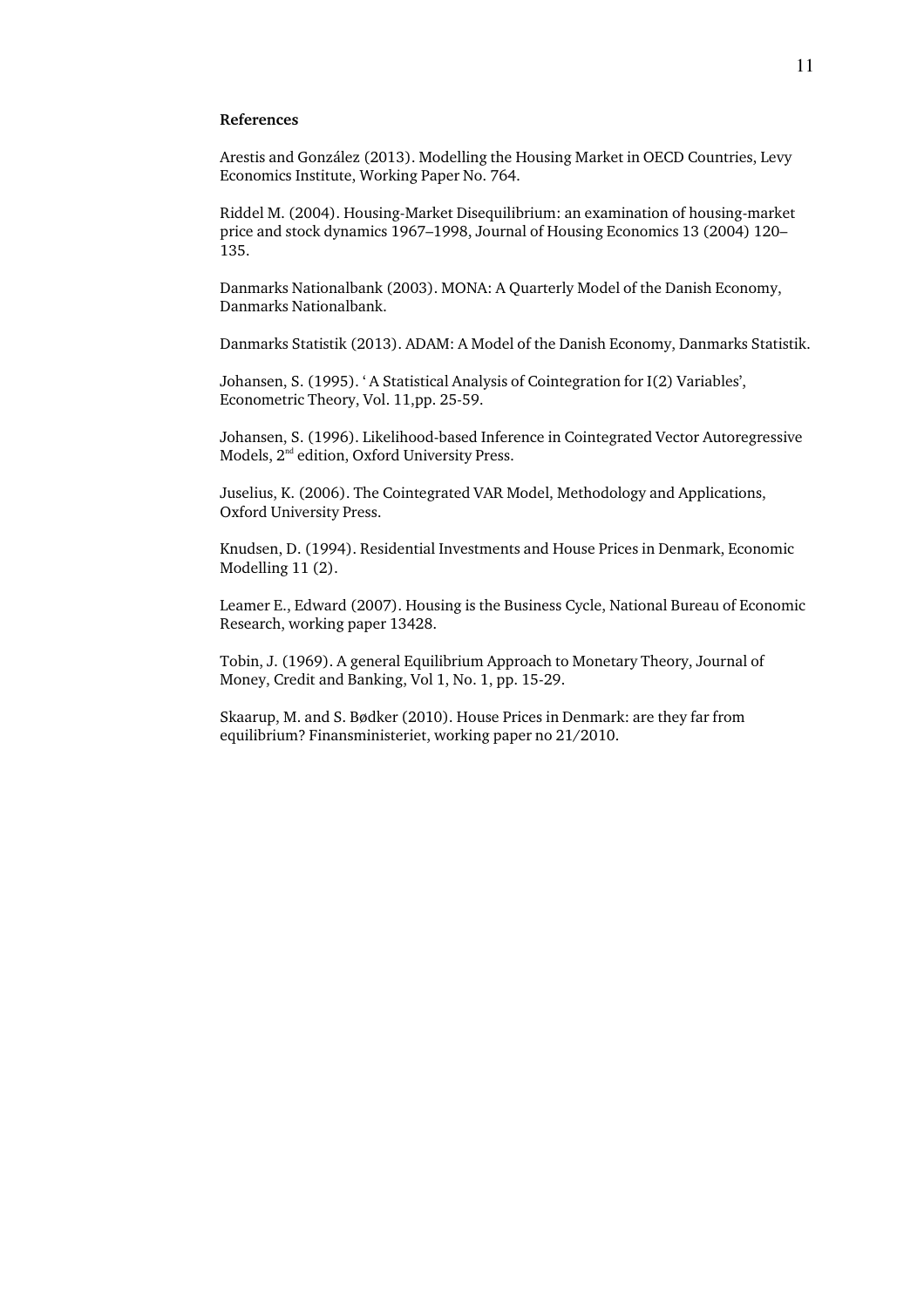# **Appendix**

**Table A1. Lag length determination**

| <b>MODEL SUMMARY</b>                                   |  |  |  |  |  |  |  |  |
|--------------------------------------------------------|--|--|--|--|--|--|--|--|
| Model $k$ T Regr Log-Lik $SC$ H-O $LM(1) LM(k)$        |  |  |  |  |  |  |  |  |
| VAR(5) 5 153 39 4126.498 -47.530 -49.823 0.014 0.492   |  |  |  |  |  |  |  |  |
| VAR(4) 4 153 34 4101.980 - 48.031 - 50.031 0.010 0.035 |  |  |  |  |  |  |  |  |
| VAR(3) 3 153 29 4083.122 -48.607 -50.312 0.001 0.492   |  |  |  |  |  |  |  |  |
| VAR(2) 2 153 24 4065.938 -49.204 -50.615 0.008 0.353   |  |  |  |  |  |  |  |  |
| VAR(1) 1 153 19 4025.652 -49.499 -50.617 0.000 0.000   |  |  |  |  |  |  |  |  |

Lag Reduction Tests:

|  |  | $VAR(4) \ll VAR(5)$ : $ChiSqr(25)$ | $= 49.035[0.003]$                                    |
|--|--|------------------------------------|------------------------------------------------------|
|  |  | $VAR(3) \lt VAR(5)$ : ChiSqr(50)   | $= 86.753[0.001]$                                    |
|  |  | $VAR(3) \lt VAR(4)$ : ChiSqr(25)   | $= 37.717[0.049]$                                    |
|  |  | $VAR(2) \lt VAR(5)$ : $Chisqr(75)$ | $= 121.12 [0.001]$                                   |
|  |  | $VAR(2) \lt VAR(4)$ : ChiSqr(50)   | $= 72.085[0.022]$                                    |
|  |  | $VAR(2) \lt VAR(3)$ : ChiSqr(25)   | $= 34.367[0.100]$                                    |
|  |  |                                    | $VAR(1) \ll VAR(5)$ : $ChiSqr(100) = 201.69$ [0.000] |
|  |  | $VAR(1) \lt VAR(4)$ : ChiSqr(75)   | $= 152.66$ [0.000]                                   |
|  |  | $VAR(1) \lt VAR(3)$ : $ChiSqr(50)$ | $= 114.94$ [0.000]                                   |
|  |  | $VAR(1) \lt VAR(2)$ : $Chisqr(25)$ | $= 80.571[0.000]$                                    |

SC : Schwarz Criterion

H-Q : Hannan-Quinn Criterion

LM(k): LM-Test for autocorrelation of order k

The models include a level shift dummy D86q1 and permanent and transitory dummies: D76Q1P, D77Q3T, D79Q1P, D83Q2P, D86Q1P, D90Q1P, D93Q1T, D96Q1T, D97Q1P, D00Q1P, D06Q3P.

#### **Table A2. Test for misspecification of the unrestricted VAR(2)**

|                    | Univariate tests   |                 |                 |                |
|--------------------|--------------------|-----------------|-----------------|----------------|
| Equation           | $AR(1-5)$          | $ARCH(1-4)$     | Hetero test     | Normality      |
| $(h-c)_t$          | 0.9786[0.4338]     | 0.19998[0.9379] | 0.80487[0.7180] | 3.4460[0.1785] |
| $(ph\text{-}pc)_t$ | 0.18389[0.9682]    | 1.1689[0.3282]  | 1.4440[0.1096]  | 8.5197[0.0141] |
| $\varDelta h_t$    | 2.8504[0.0182]     | 5.3098[0.0006]  | 1.8039[0.0244]  | 19.936[0.0000] |
| $(p\text{i}-pc)t$  | 0.79705[0.5539]    | 0.87222[0.4829] | 0.76307[0.7676] | 25.934[0.0000] |
| $\mathit{UC}_t$    | 0.42993[0.8270]    | 0.19234[0.9420] | 0.79434[0.7307] | 2.8426[0.2414] |
|                    | Multivariate tests |                 |                 |                |
| $AR(1-5)$          | 0.99584[0.5007]    |                 |                 |                |
| Hetero test        | 0.91571[0.8386]    |                 |                 |                |
| Normality test     | 49.316[0.0000]     |                 |                 |                |
|                    |                    |                 |                 |                |

Note: AR is the test of autocorrelation of order 1-5, figures in square bracket are p-values. The model includes a level shift D86q1s and the following transitory and permanent blip dummies: D75Q1P, D75Q4P, D76Q1P, D77Q2P, D77Q3T, D79Q1P, D82Q1P, D83Q1P, D83Q2T, D87Q1P, D90Q1T, D93Q1T, D94Q1P, D96Q1T, D97Q1T, D00Q1T, D05Q1P, D06Q3T, D08Q1P.